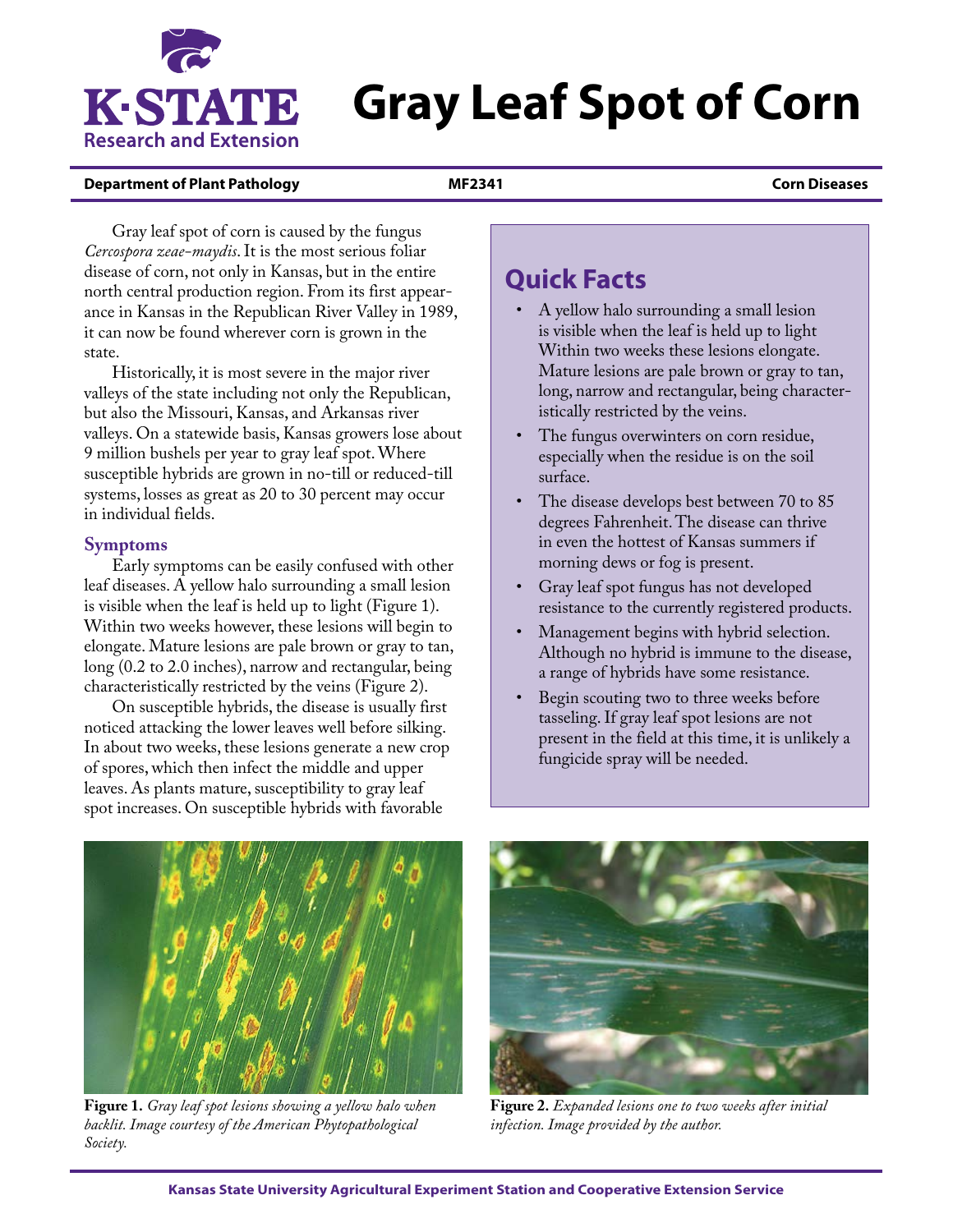

**Figure 3.** *Corn leaf showing an advanced stage of gray leaf spot infection. Image provided by the author.*

weather, the lesions rapidly merge, killing entire leaves (Figure 3). Extensive blighting may continue until all leaves on a plant are killed. Plants in this situation incur significant yield loss and are more susceptible to serious stalk rotting and lodging.

Recently, a new disease known as corn bacterial leaf streak (*Xanthomonas vasicola* pv. v*asculorum*) has become established in the western corn belt including Kansas. In the early stages of infection, symptoms can be difficult to discern from gray leaf spot. This is important because a misidentification could result in a needless application of a fungicides, which will not control bacterial diseases. An easy way to identify the two diseases is to backlight the leaf with sun. Light passes more easily through the bacterial streak lesion (translucent) causing it to look a brighter yellow-green color. Light does not readily pass through a gray leaf spot lesion (opaque), giving it a much darker appearance (Figure 4).

#### **Spread**

Gray leaf spot of corn is caused only by *C. zeaemaydis*. Although there is a gray leaf spot disease of grain sorghum, it is caused by a different fungus, *Cercospora sorghi*. Neither fungus can cross over to the other crop under field conditions.

The fungus survives the winter on infested corn residue, especially when the residue is on or above the soil surface. There is ample evidence that under no-till conditions, the fungus survives through at least two winters in Kansas. Yield losses of 30 to 40 percent have occurred in corn planted into soybean stubble that followed no-till corn.

In Kansas, initial infection occurs in early to late June. Prolonged periods of leaf wetness (11 to 13 hours or longer) and high relative humidity (greater than 90 percent) such as might occur with heavy dews or



**Figure 4.** *Light passes more easily through the corn bacterial streak lesion (left) than through the gray leaf spot lesion (right). Image provided by the author.*

fogs and cloudy days are more important to disease development than is actual rainfall. Severe gray leaf spot damage often occurs in low spots in fields where cooler air results in longer leaf wetness periods or in fields bordered by trees or streams where air drainage is poor. Temperatures of 70 to 85 degrees Fahrenheit are considered ideal for disease development, but the disease can thrive in even the hottest of Kansas summers if morning dews or fog is present.

### **Management**

Because crop residues are an important part of preventing soil erosion, tillage is not a practical management tool in most fields. Disease severity is generally greater in a continuous corn/no-till production system. Even where corn is rotated with soybeans, enough corn residue usually survives through the year of soybeans to provide adequate inoculum for new infections.

In Kansas, the best management begins with hybrid selection. While no hybrid is immune to the disease, there is a wide range of available hybrids ranging from moderately susceptible to moderately resistant. Growers willing to invest in fungicide applications are more likely willing to plant higher yielding, moderately susceptible varieties, whereas those trying to keep input costs low often choose the slightly lower yielding, moderately resistant hybrids.

There is evidence that, as a group, shorter maturity corn hybrids (95 to 105 days) develop higher levels of gray leaf spot than fuller season hybrids (106 to 120 days). However, there are short-season corn hybrids with good resistance to gray leaf spot, as well as full season hybrids with little resistance. Most seed companies include gray leaf spot ratings in their hybrid descriptions. Companies may use different rating scales or interpret rating numbers differently, so these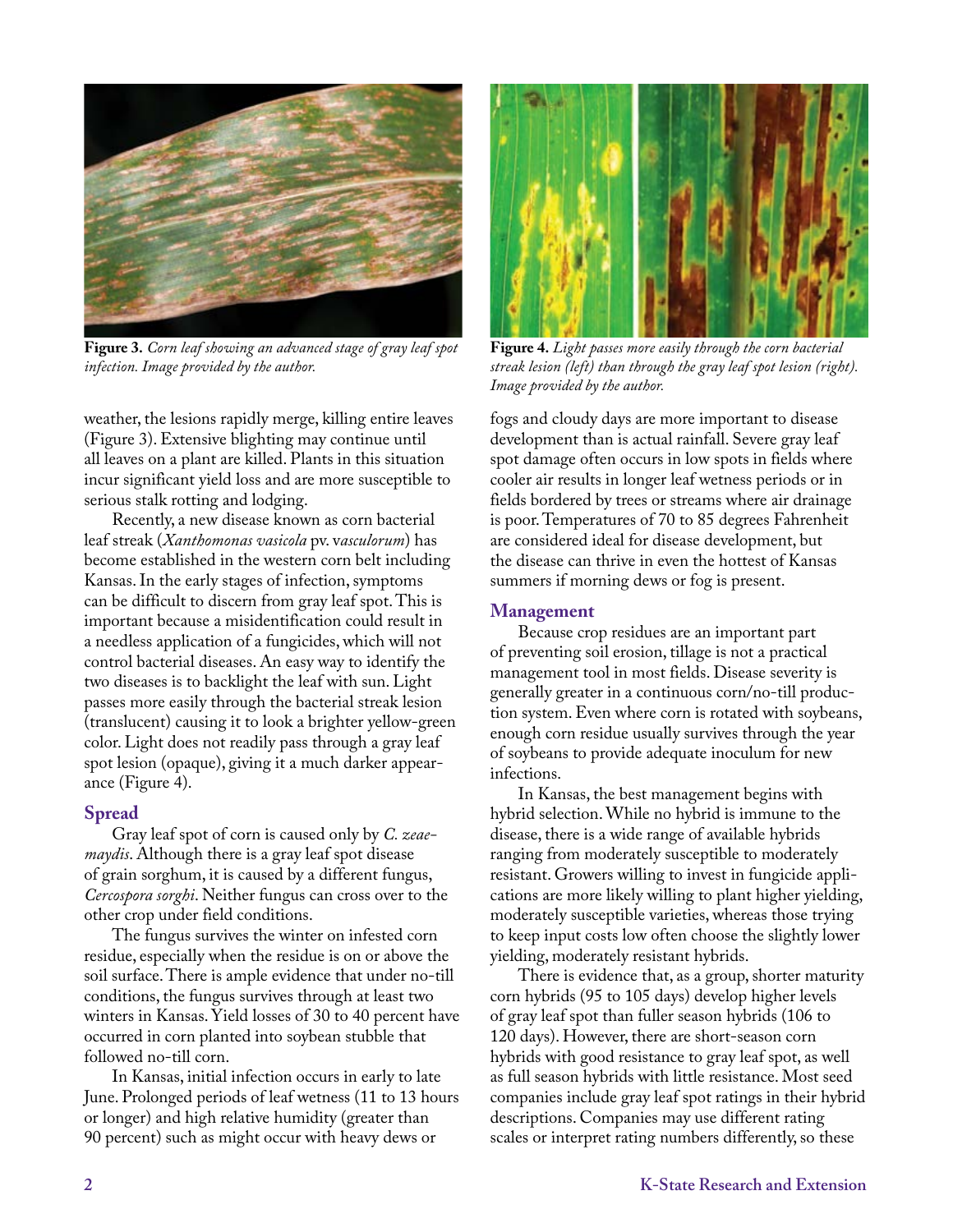ratings cannot be used to compare hybrid resistance between companies. Within a company however, they can provide important information as to which hybrids may be more or less resistant to the disease.

Economically, the best management choice combines the use of a high-yielding hybrid with an active scouting program. Scouting should begin two to three weeks before tasseling is expected to occur. If gray leaf spot lesions are not present in the field at this time, it is unlikely a fungicide spray will be needed. If lesions are found on the lower leaves, the field should be monitored once or twice a week to track the movement of lesions up the plant. If a susceptible hybrid is being grown and lesions can be found on the third leaf below the ear leaf on 50 percent or more of the leaves in a field, a fungicide spray will usually be beneficial. For moderately susceptible hybrids, lesions need to reach

the second leaf below the ear leaf on 50 percent of the leaves and the field should have a history of disease problems before a fungicide application is necessary. For the most highly resistant hybrids, a fungicide application is generally not economical.

There are many fungicides registered for use on corn that provide adequate control. Plant pathologists annually update this list and it is available at *<https://cropprotectionnetwork.org/download/5214/>*. So far, the gray leaf spot fungus has not developed resistance to the currently registered products.

New hybrids with higher levels of resistance are being introduced onto the market. Producers should study the results from hybrid performance tests, local county demonstration plots, and seed company plots when making hybrid selection decisions.